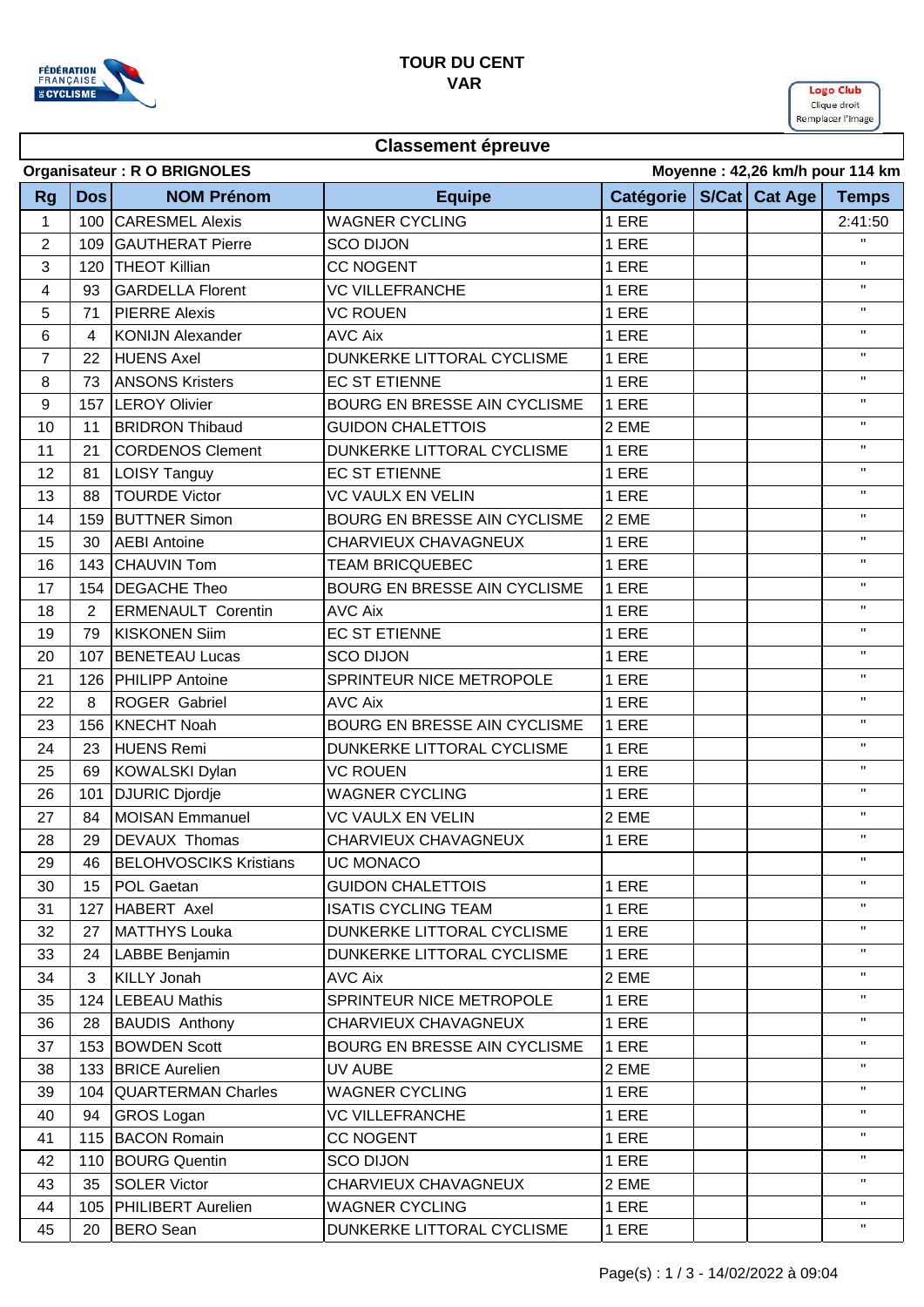

### **TOUR DU CENT VAR**

Logo Club Clique droit Remplacer l'image

# **Classement épreuve**

| Moyenne: 42,26 km/h pour 114 km<br><b>Organisateur: R O BRIGNOLES</b> |              |                            |                                     |           |  |               |                |  |
|-----------------------------------------------------------------------|--------------|----------------------------|-------------------------------------|-----------|--|---------------|----------------|--|
| <b>Rg</b>                                                             | <b>Dos</b>   | <b>NOM Prénom</b>          | <b>Equipe</b>                       | Catégorie |  | S/Cat Cat Age | <b>Temps</b>   |  |
| 46                                                                    | 82           | <b>ALLARD Basile</b>       | <b>VC VAULX EN VELIN</b>            | 1 ERE     |  |               | $\mathbf{H}$   |  |
| 47                                                                    | 33           | <b>PACOURET Amaury</b>     | CHARVIEUX CHAVAGNEUX                | 1 ERE     |  |               | $\mathbf{H}$   |  |
| 48                                                                    | 86           | <b>ROUSSEL Antoine</b>     | <b>VC VAULX EN VELIN</b>            | 1 ERE     |  |               | $\mathbf{H}$   |  |
| 49                                                                    | 75           | <b>BONHOMME Arthur</b>     | <b>EC ST ETIENNE</b>                | 1 ERE     |  |               | $\mathbf{H}$   |  |
| 50                                                                    | 91           | <b>AVADANIAN Lucas</b>     | <b>VC VILLEFRANCHE</b>              | 1 ERE     |  |               | $\mathbf{H}$   |  |
| 51                                                                    | 87           | <b>SERRIERES Lucas</b>     | <b>VC VAULX EN VELIN</b>            | 1 ERE     |  |               | $\mathbf H$    |  |
| 52                                                                    | 117          | <b>BOULAIRE Angus</b>      | <b>CC NOGENT</b>                    | 2 EME     |  |               | $\mathbf H$    |  |
| 53                                                                    | 111          | NAVARRO Corentin           | <b>SCO DIJON</b>                    | 1 ERE     |  |               | $\mathbf H$    |  |
| 54                                                                    |              | 116 HANSART Phileas        | <b>CC NOGENT</b>                    | 1 ERE     |  |               | $\mathbf{H}$   |  |
| 55                                                                    | 80           | <b>LESAGE Corentin</b>     | <b>EC ST ETIENNE</b>                | 1 ERE     |  |               | $\mathbf{H}$   |  |
| 56                                                                    | 119          | <b>PASTOT Vincent</b>      | <b>CC NOGENT</b>                    | 1 ERE     |  |               | $\mathbf{H}$   |  |
| 57                                                                    |              | 118 MARTHE Nicolas         | <b>CC NOGENT</b>                    | 1 ERE     |  |               | $\mathbf H$    |  |
| 58                                                                    | 9            | <b>WILD Damian</b>         | <b>AVC Aix</b>                      | 1 ERE     |  |               | $\mathbf{H}$   |  |
| 59                                                                    | 38           | <b>ANDREEV Yordan</b>      | <b>MARTIGUES SPORTS CYCLISME</b>    | 1 ERE     |  |               | $\mathbf{H}$   |  |
| 60                                                                    |              | 113 SOUTON Julien          | <b>SCO DIJON</b>                    | 1 ERE     |  |               | $\mathbf{H}$   |  |
| 61                                                                    | 92           | <b>DESROCHES Alexandre</b> | <b>VC VILLEFRANCHE</b>              | 1 ERE     |  |               | $\mathbf H$    |  |
| 62                                                                    | 161          | <b>SEUWIN Paul</b>         | <b>CC NOGENT</b>                    | 1 ERE     |  |               | $\mathbf{H}$   |  |
| 63                                                                    | $\mathbf{1}$ | <b>ARCANGELI Romain</b>    | <b>AVC Aix</b>                      | 2 EME     |  |               | $\mathbf{H}$   |  |
| 64                                                                    | 5            | MILLO Jérémy               | <b>AVC Aix</b>                      | 2 EME     |  |               | $\mathbf H$    |  |
| 65                                                                    | 103          | MICHEL Simon               | <b>WAGNER CYCLING</b>               | 1 ERE     |  |               | $\mathbf{H}$   |  |
| 66                                                                    | 112          | <b>RIGOLLOT Mathieu</b>    | <b>SCO DIJON</b>                    | 1 ERE     |  |               | $\mathbf{H}$   |  |
| 67                                                                    | 14           | <b>MILLON Simon</b>        | <b>GUIDON CHALETTOIS</b>            | 1 ERE     |  |               | $\mathbf{H}$   |  |
| 68                                                                    | 96           | JUILLARD Maximilien        | <b>VC VILLEFRANCHE</b>              | 1 ERE     |  |               | $\mathbf{H}$   |  |
| 69                                                                    | 114          | <b>AVOINE Kevin</b>        | <b>CC NOGENT</b>                    | 1 ERE     |  |               | $\mathbf{H}$   |  |
| 70                                                                    | 66           | <b>HAVOT Sebastien</b>     | <b>VC ROUEN</b>                     | 1 ERE     |  |               | $\mathbf H$    |  |
| 71                                                                    | 95           | JOLY Thomas                | <b>VC VILLEFRANCHE</b>              | 1 ERE     |  |               | $\mathbf{H}$   |  |
| 72                                                                    | 146          | CORNU Benjamin             | <b>TEAM BRICQUEBEC</b>              | 1 ERE     |  |               | $\mathbf H$    |  |
| 73                                                                    | 68           | <b>CHATONNET Toby</b>      | <b>VC ROUEN</b>                     | 2 EME     |  |               | $\mathbf{H}$   |  |
| 74                                                                    | 72           | VALOGNES Thibault          | <b>VC ROUEN</b>                     | 1 ERE     |  |               |                |  |
| 75                                                                    | 64           | <b>BAUTRAIT Corentin</b>   | <b>VC ROUEN</b>                     | 2 EME     |  |               | $\mathbf{H}$ . |  |
| 76                                                                    | 34           | <b>DEBONS</b> Antoine      | CHARVIEUX CHAVAGNEUX                | 1 ERE     |  |               | п.             |  |
| 77                                                                    | 67           | JACQUEMIN Colin            | <b>VC ROUEN</b>                     | 1 ERE     |  |               | $\mathbf{H}$   |  |
| 78                                                                    | 41           | <b>GIORDANENGO Tom</b>     | MARTIGUES SPORTS CYCLISME           | 2 EME     |  |               | $\mathbf H$    |  |
| 79                                                                    | 70           | <b>PETIT Clement</b>       | <b>VC ROUEN</b>                     | 1 ERE     |  |               | $\mathbf{H}$   |  |
| 80                                                                    |              | 152 ANDERSEN Sander        | BOURG EN BRESSE AIN CYCLISME        | 1 ERE     |  |               | 0:04:28        |  |
| 81                                                                    |              | 155 GILBERT Aurelien       | <b>BOURG EN BRESSE AIN CYCLISME</b> | 1 ERE     |  |               | 0:05:37        |  |
| 82                                                                    |              | 158 VAN GUCHT Sten         | <b>BOURG EN BRESSE AIN CYCLISME</b> | 1 ERE     |  |               | $\mathbf H$    |  |
| 83                                                                    | 7            | PERROT Léopold             | <b>AVC Aix</b>                      | 1 ERE     |  |               | 0:05:54        |  |
| 84                                                                    | 76           | <b>BOWN Morgan</b>         | <b>EC ST ETIENNE</b>                | 1 ERE     |  |               | $\mathbf H$    |  |
| 85                                                                    | 56           | <b>BAUER Mikk</b>          | <b>CR4C ROANNE</b>                  | 2 EME     |  |               | 0:06:56        |  |
| 86                                                                    | 137          | <b>DUSSAP Valentin</b>     | <b>VS HYEROIS</b>                   | 2 EME     |  |               | 0:07:48        |  |
| 87                                                                    | 57           | <b>BELANGER Florentin</b>  | CR4C ROANNE                         | 1 ERE     |  |               | п.             |  |
| 88                                                                    | 61           | <b>RONGERE Quentin</b>     | CR4C ROANNE                         | 1 ERE     |  |               | $\mathbf H$    |  |
| 89                                                                    | 140          | <b>TRABUC Alexis</b>       | <b>VS HYEROIS</b>                   | 2 EME     |  |               | $\mathbf{H}$   |  |
| 90                                                                    | 51           | <b>PEDERSEN Eric</b>       | UC MONACO                           |           |  |               | $\mathbf H$    |  |